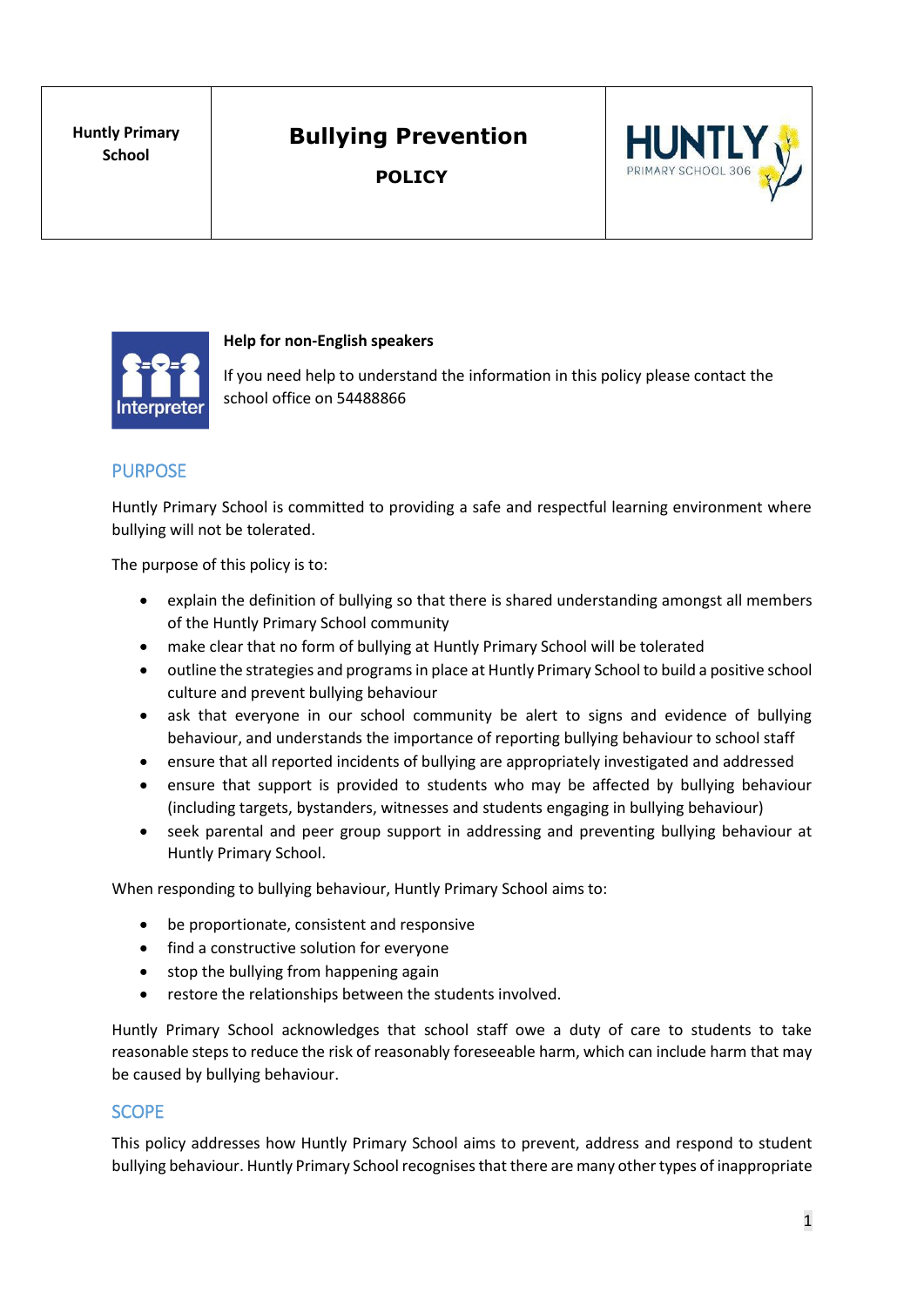**POLICY**



student behaviours that do not meet the definition of bullying which are also unacceptable at our school. These other inappropriate behaviours will be managed in accordance with our *Student Wellbeing and Engagement Policy*, *Inclusion and Diversity Policy*, *Duty of Care Policy* and *Statement of Values and School Philosophy*.

This policy applies to all school activities, including camps and excursions. It also applies to bullying behaviour between students that occurs outside of school hours, where the behaviour impacts on student wellbeing and safety at school.

### **POLICY**

#### Definitions

#### **Bullying**

In 2018 the Education Council of the Council of Australian Governments endorsed the following definition of bullying for use by all Australian schools:

*Bullying is an ongoing and deliberate misuse of power in relationships through repeated verbal, physical and/or social behaviour that intends to cause physical, social and/or psychological harm. It can involve an individual or a group misusing their power, or perceived power, over one or more persons who feel unable to stop it from happening.*

*Bullying can happen in person or online, via various digital platforms and devices and it can be obvious (overt) or hidden (covert). Bullying behaviour is repeated, or has the potential to be repeated, over time (for example, through sharing of digital records)*

*Bullying of any form or for any reason can have immediate, medium and long-term effects on those involved, including bystanders. Single incidents and conflict or fights between equals, whether in person or online, are not defined as bullying.*

Bullying has three main features:

- It involves a misuse of power in a relationship
- It is ongoing and repeated, and
- It involves behaviours that can cause harm.

There are four main types of bullying behaviour:

- Physical examples include hitting, pushing, shoving or intimidating or otherwise physically hurting another person, damaging or stealing their belongings. It includes threats of violence.
- Verbal/written examples include name-calling or insulting someone about an attribute, quality or personal characteristic.
- Social (sometimes called relational or emotional bullying) examples include deliberately excluding someone, spreading rumours, sharing information that will have a harmful effect on the other person and/or damaging a person's social reputation or social acceptance.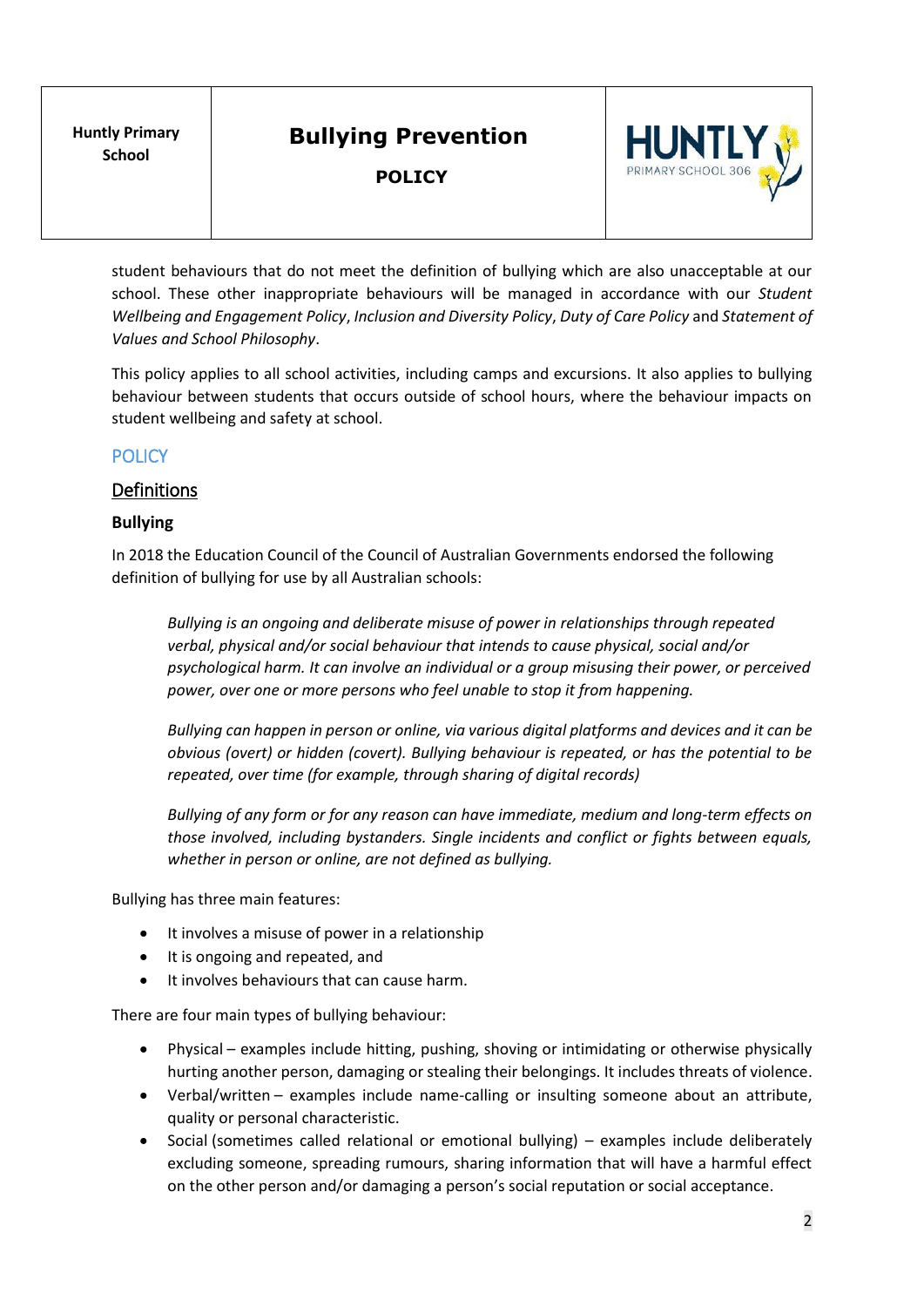**POLICY**



• Cyberbullying – any form of bullying behaviour that occurs online or via a mobile device. It can be verbal or written, and can include threats of violence as well as images, videos and/or audio.

Bullying can be a form of racism, sexism, homophobia, transphobia or other type of social prejudice when the behaviour is targeted at an individual or group because of a personal characteristic, such as race, religion, sex, sexual orientation, gender identity or disability.

For further information about bullying, refer to: **[Bully Stoppers \(education.vic.gov.au\)](https://www.education.vic.gov.au/about/programs/bullystoppers/Pages/default.aspx)** and the Department's [Bullying Prevention and Response](https://www2.education.vic.gov.au/pal/bullying-prevention-response/policy) policy on the Policy and Advisory Library.

#### **Other distressing and inappropriate behaviours**

Many distressing and inappropriate behaviours may not constitute bullying even though they are unpleasant. Students who are involved in or who witness any distressing and inappropriate behaviours should report their concerns to school staff and our school will follow our Student Wellbeing and Engagement Policy and this Bullying Prevention Policy where the behaviour constitutes bullying.

*Mutual conflict* involves an argument or disagreement between people with no imbalance of power. In incidents of mutual conflict, generally, both parties are upset and usually both want a resolution to the issue. Unresolved mutual conflict can develop into bullying if one of the parties targets the other repeatedly in retaliation.

*Social rejection or dislike* is not bullying unless it involves deliberate and repeated attempts to cause distress, exclude or create dislike by others.

*Single-episode acts* of nastiness or physical aggression are not the same as bullying. However, single episodes of nastiness or physical aggression are not acceptable behaviours at ourschool and may have serious consequences for students engaging in this behaviour. Huntly Primary School will use its Student Wellbeing and Engagement Policy to guide a response to single episodes of nastiness or physical aggression.

*Harassment* is language or actions that are demeaning, offensive or intimidating to a person. It can take many forms, including sexual harassment and disability harassment.

*Discrimination* is behaviour that treats someone unfavourably because of a personal characteristic (for example, race, religious belief or activity, disability, sex or intersex status, gender identity or sexual orientation).

Discrimination, harassment, and any other inappropriate behaviour is not tolerated at our school and there may be serious consequences for students engaging in this behaviour. This includes any form of racism, religious or disability discrimination, sexism, homophobia, transphobia, or any other behaviour that targets an individual or group. Further information about discrimination and harassment, including definitions, is set out in our Inclusion and Diversity Policy.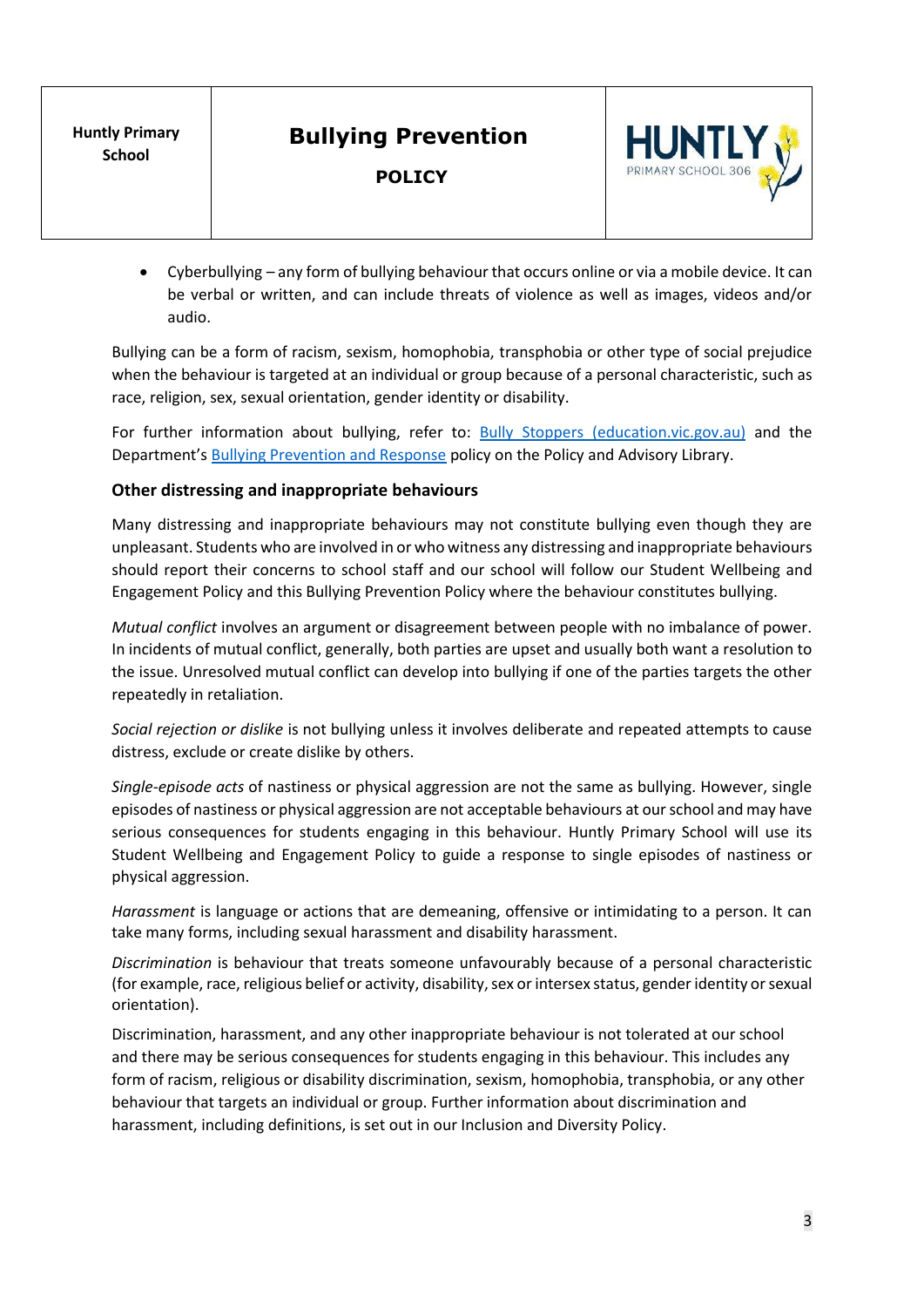**POLICY**



## Bullying Prevention

Huntly Primary School has a number of programs and strategies in place to build a positive and inclusive school culture and relationships to promote wellbeing. We strive to foster a school culture that prevents bullying behaviour by modelling, encouraging and teaching behaviour that demonstrates acceptance, kindness and respect.

Bullying prevention at Huntly Primary School is proactive and is supported by research that indicates that a whole school, multifaceted approach is the most effect way to prevent and address bullying. At our school:

- We identify and implement evidence-based programs and initiatives from the Schools Mental [Health Menu](https://www.education.vic.gov.au/school/teachers/health/mentalhealth/mental-health-menu/Pages/Menu.aspx?Redirect=1) that are relevant to preventing and addressing bullying and help us to build a positive and inclusive school climate.
- We strive to build strong partnerships between the school, families and the broader community that means all members work together to ensure the safety of students.
- We participate in the Respectful Relationships initiative, which aims to embed a culture of respect and equality across our school.
- We celebrate the diverse backgrounds of members of our school community and teach multicultural education, including Aboriginal History, to promote mutual respect and social cohesion.
- Teachers are encouraged to incorporate classroom management strategies (including Positive Behaviour Support- PBS) that discourage bullying and promote positive behaviour. School wide expectations are negotiated with students as part of this process.
- In the classroom, our social and emotional learning curriculum (Circle Solutions, Respectful Relationships & School Wide Expectations) teaches students what constitutes bullying and how to respond to bullying behaviour assertively. This promotes resilience, assertiveness, conflict resolution and problem solving.
- We promote upstander behaviour as a way of empowering our students to positively and safely take appropriate action when they see or hear of a peer being bullied.
- Students are encouraged to look out for each other and to talk to teachers and older peers about any bullying they have experienced or witnessed.
- We participate in the National Day of Action against Bullying and Violence.

For further information about our engagement and wellbeing initiatives, please see our Student Wellbeing and Engagement policy

#### Incident Response

#### Reporting concerns to Huntly Primary School

Bullying is not tolerated at our school. We ensure bullying behaviour is identified and addressed with appropriate and proportionate consequences. All bullying complaints will be taken seriously and responded to sensitively..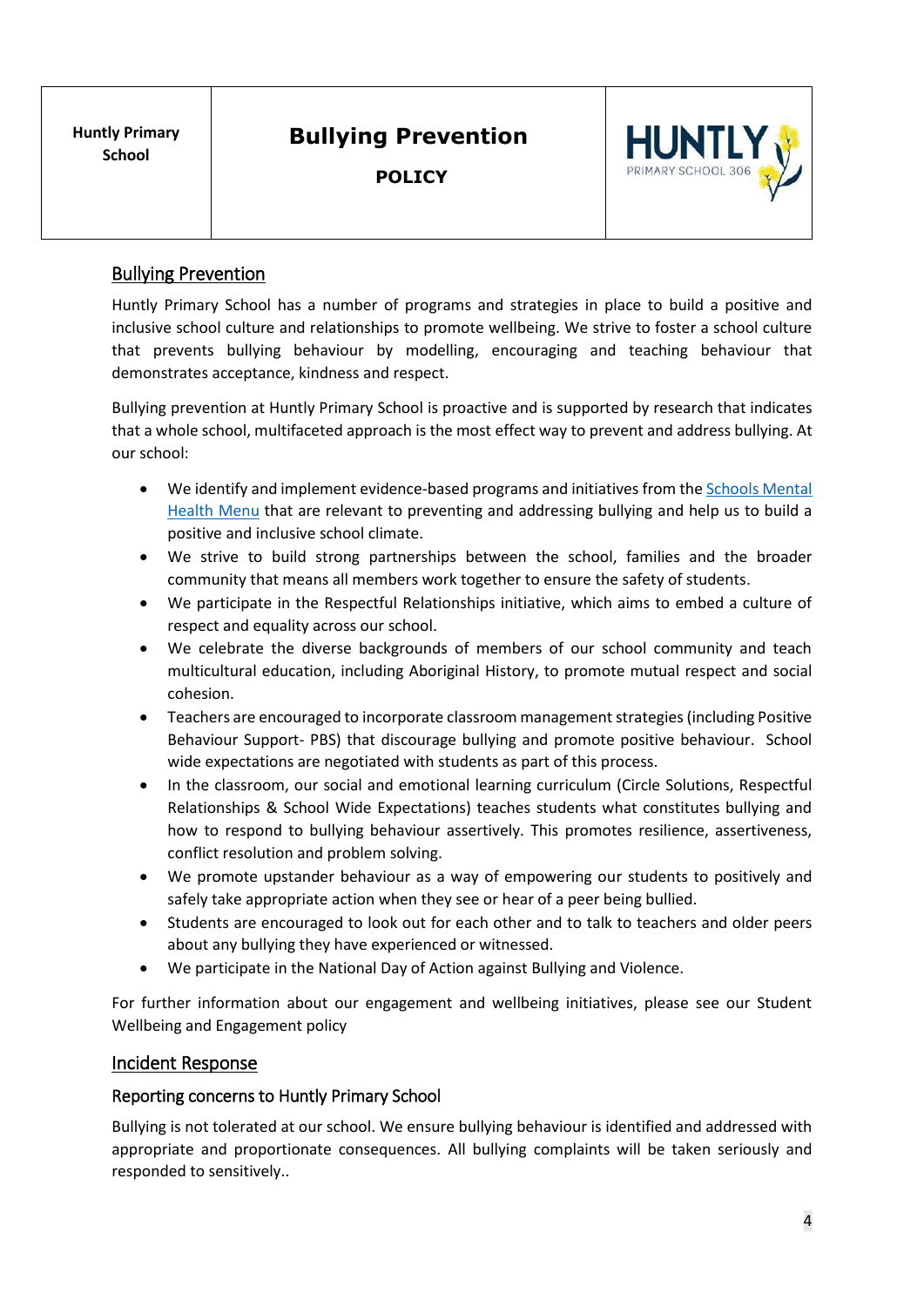**POLICY**



Students who may be experiencing bullying behaviour, or students who have witnessed bullying behaviour, are encouraged to report their concerns to school staff or another trusted adult as soon as possible.

Our ability to effectively reduce and eliminate bullying behaviour is greatly affected by students and/or parents and carers reporting concerning behaviour as soon as possible, so that the responses implemented by Huntly Primary School are timely and appropriate in the circumstances.

We encourage students to speak to their class teacher. However, students are welcome to discuss their concerns with any trusted member of staff including education support, wellbeing staff (including the wellbeing officer) and principal.

Parents or carers who may develop concerns that their child is involved in, or has witnessed bullying behaviour at Huntly Primary School should contact their classroom teacher if deemed appropriate. Due to circumstances parents or carers may feel it necessary to contact the principal (Jason Lee) in the first instance on 54488866.

#### Investigations

When notified of alleged bullying behaviour, school staff are required to:

- 1. record the details of the allegations in Compass and individual notes when applicable.
- 2. inform relevant staff as required including; Student Wellbeing Team members & the wellbeing officer.

The principal or designated staff member is responsible for investigating allegations of bullying in a timely and sensitive manner. To appropriately investigate an allegation of bullying, the staff member may:

- speak to the students involved in the allegations, including the victim/s, the alleged perpetrator/s and any witnesses to the incidents
- speak to the parent/carer(s) of the students involved
- speak to the teachers of the students involved
- take detailed notes of all discussions for future reference
- obtain written statements from all or any of the above.

All communications with the principal or delegated staff member in the course of investigating an allegation of bullying will be managed sensitively. Investigations will be completed as quickly as possible to allow for the behaviours to be addressed in a timely manner.

The objective of completing a thorough investigation into the circumstances of alleged bullying behaviour is to determine the nature of the conduct and the students involved. A thorough understanding of the alleged bullying will inform staff about how to most effectively implement an appropriate response to that behaviour.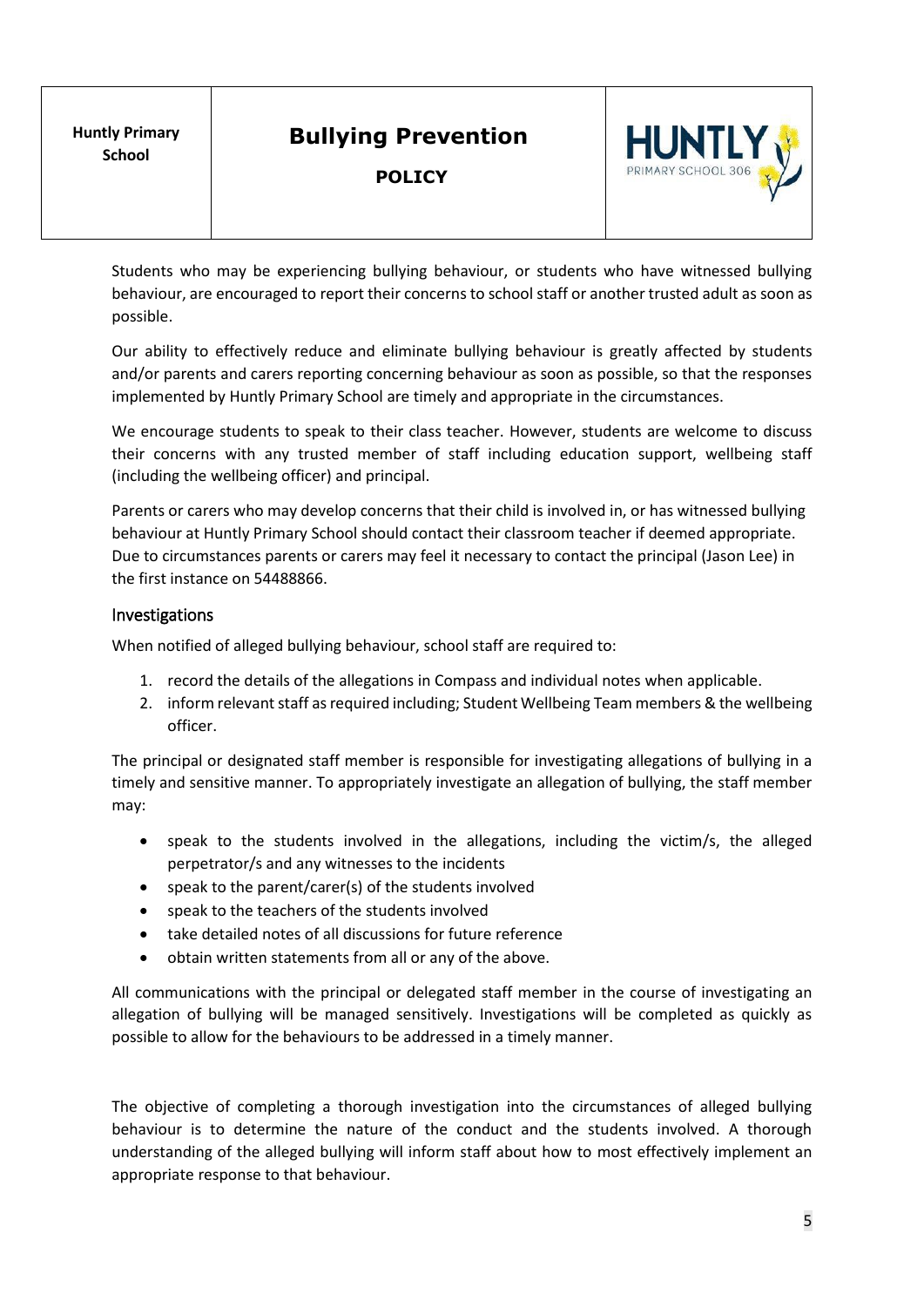**POLICY**



Serious bullying, including serious cyberbullying, is a criminal offence and may be referred to Victoria Police. For more information, see: [Brodie's Law.](http://www.education.vic.gov.au/about/programs/bullystoppers/Pages/advicesheetbrodieslaw.aspx)

#### Responses to bullying behaviours

When the principal or delegated staff member has sufficient information to understand the circumstances of the alleged bullying and the students involved, a number of strategies may be implemented to address the behaviour and support affected students in consultation with Student Wellbeing Team, class teachers, SSSO's, or Principal.

There are a number of factors that will be considered when determining the most appropriate response to the behaviour. When making a decision about how to respond to bullying behaviour, Huntly Primary School will consider:

- the age, maturity and individual circumstances of the students involved
- the severity and frequency of the bullying, and the impact it has had on the student
- whether the perpetrator student or students have displayed similar behaviour before
- whether the bullying took place in a group or one-to-one context
- whether the perpetrator demonstrates insight or remorse for their behaviour
- the alleged motive of the behaviour.

The Principal may implement all, or some of the following responses to bullying behaviours:

- Offer wellbeing support, including referral to the Student Wellbeing Team & SSS to:
	- o the target student or students
	- o the students engaging in the bullying behaviour
	- o affected students, including witnesses and/or friends of the target student.
- Facilitate a restorative practice meeting with all or some of the students involved. The objective of restorative practice is to repair relationships that have been damaged by bringing about a sense of remorse and restorative action on the part of the person who has bullied someone and forgiveness by the person who has been bullied.
- Facilitate a mediation between some or all of the students involved to help to encourage students to take responsibility for their behaviour and explore underlying reasons for conflict or grievance.
- Implement disciplinary consequences for the perpetrator students, which may include removal of privileges, detention, suspension and/or expulsion consistent with our Student Wellbeing and Engagement policy, the Ministerial Order on Suspensions and Expulsions and any other relevant Department policy.
- Facilitate a Student Support Group meeting and/or Behaviour Support Plan for affected students.
- Prepare a Safety Plan or Individual Management Plan restricting contact between victim and perpetrator students.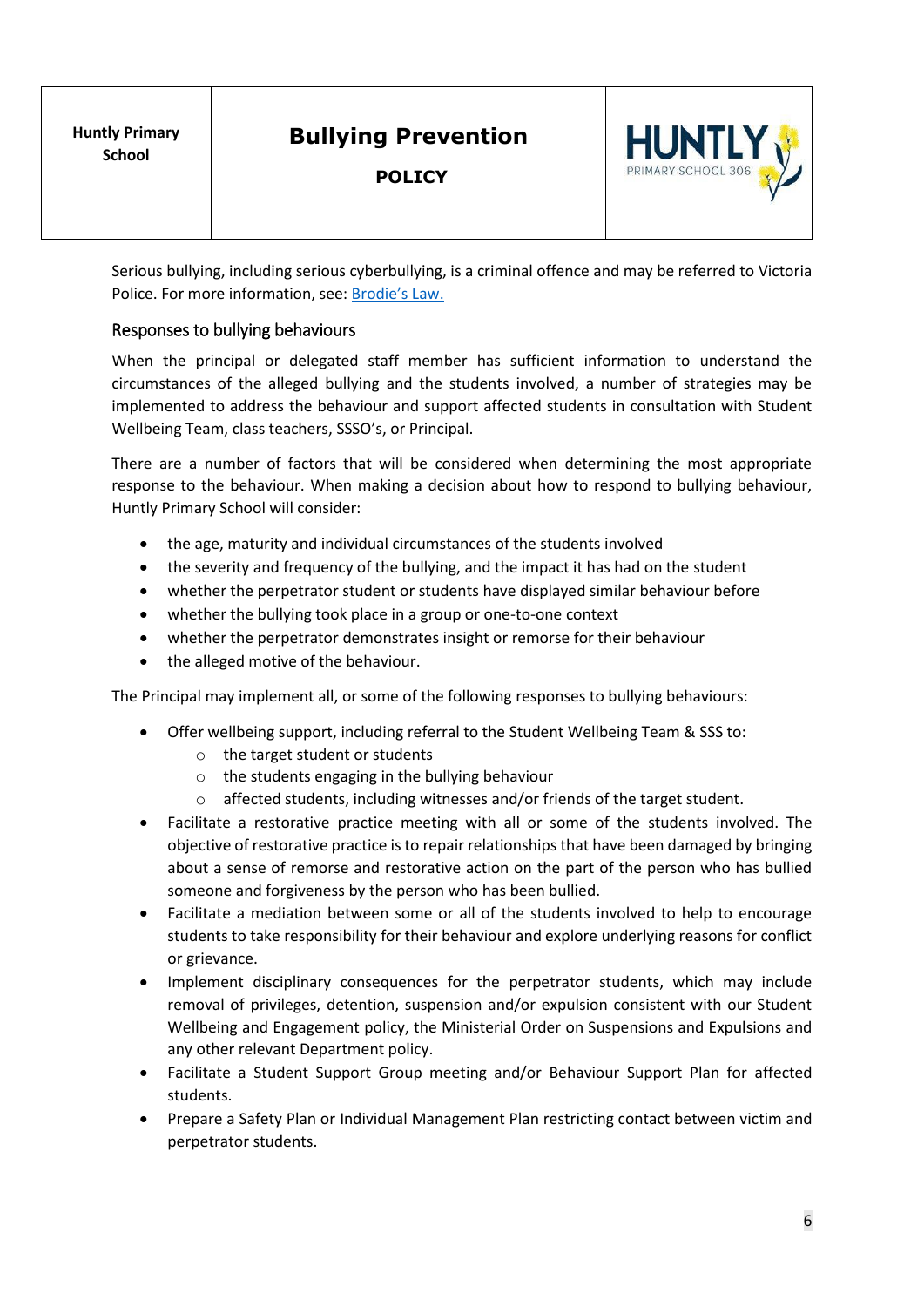#### **POLICY**



- Monitor the behaviour of the students involved for an appropriate time and take follow up action if necessary.
- Implement cohort, year group, or whole school targeted strategies to reinforce positive behaviours.
- Implement proportionate disciplinary consequences for the students engaging in bullying behaviour, which may include removal of privileges, suspension and/or expulsion consistent with our Student Wellbeing and Engagement policy, the Ministerial Order on Suspensions and Expulsions and any other relevant Department policy.

Huntly Primary School understands the importance of monitoring and following up on the progress of students who have been involved in or affected by bullying behaviour. Where appropriate, school staff will also endeavour to provide parents and carers with updates on the management of bullying incidents.

The Principal is responsible for maintaining up to date records of the investigation of and responses to bullying behaviour.

### **COMMUNICATION**

This policy will be communicated to our school community in the following ways:

- Available publicly on our school's website <http://www.huntly-ps.vic.edu.au/wordpress>
- Included in staff induction processes
- Discussed at staff briefings/meetings as required
- Included as annual reference in the school newsletter
- Made available in hard copy from school administration upon request

#### FURTHER INFORMATION AND RESOURCES

This policy should be read in conjunction with the following school policies:

- Statement of Values and School Philosophy
- Student Wellbeing and Engagement Policy
- Parent Complaints policy
- Duty of Care Policy
- Inclusion and Diversity Policy

Our school also follows Department of Education and Training policy relating to bullying including:

- [Bullying Prevention and Response](https://www2.education.vic.gov.au/pal/bullying-prevention-response/policy)
- [Cybersafety and Responsible Use of](https://www2.education.vic.gov.au/pal/cybersafety/policy) Digital Technologies
- [Equal Opportunity and Human Rights -](https://www2.education.vic.gov.au/pal/equal-opportunity-human-rights-students/policy) Students
- [LGBTIQ Student Support Policy](https://www2.education.vic.gov.au/pal/lgbtiq-student-support/policy)